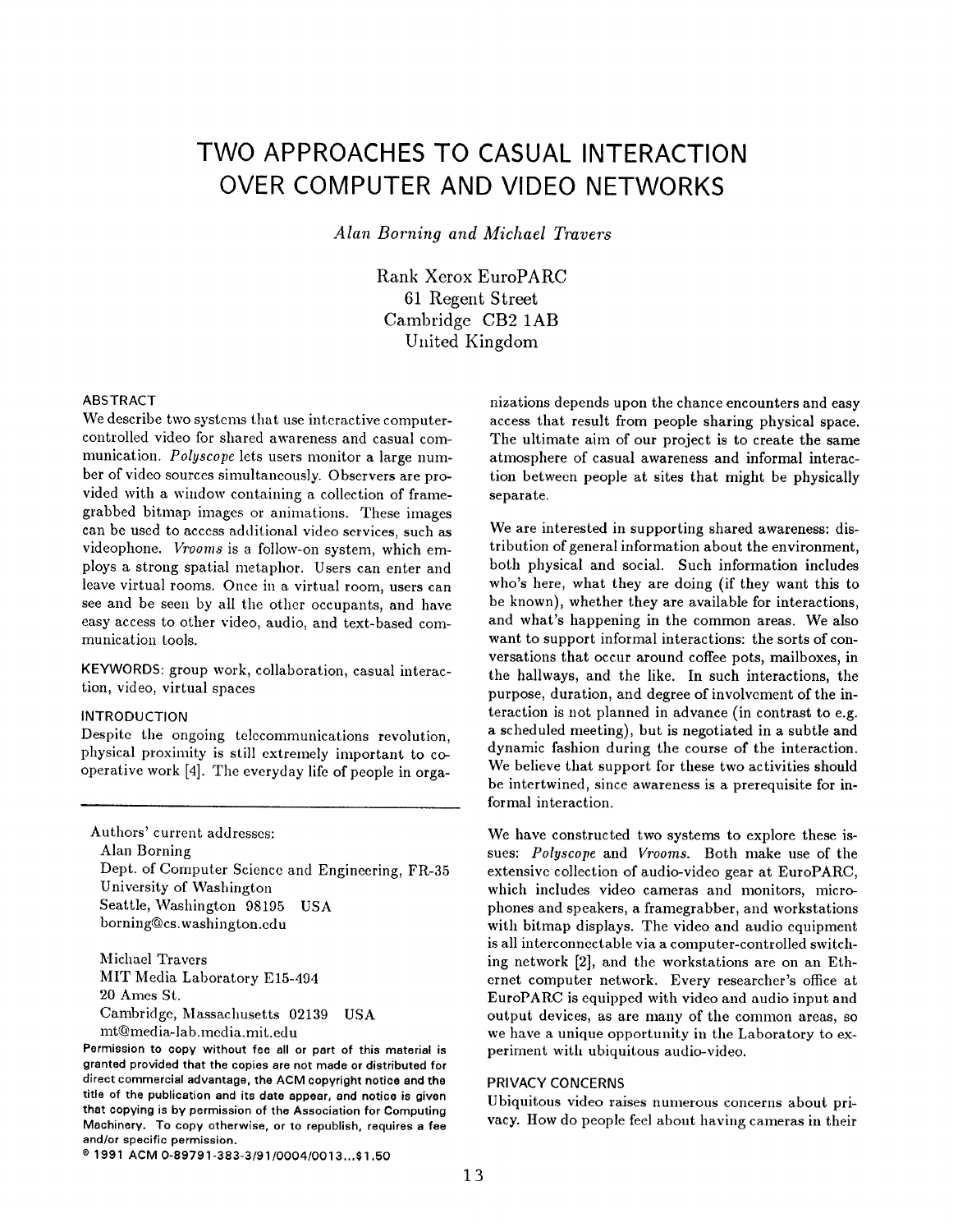offices and in public areas? What sorts of controls are felt to be necessary? Will a significant number of people simply not want cameras in their offices at all? To a considerable extent we and other researchers at Euro-PARC have been attempting to answer these questions empirically, by putting systems in place and gathering peoples' reactions. However, early in the course of this project we proposed two abstract design principles for video systems: control and symmetry.

I should be able to *control* whether or not others can see me, and under what conditions. Thus, I should be able to choose whether, when, and with what sort of notification I allow a frame-grabbed image to be sampled, or a full video connection to be made. Alternatively, I should be able to in effect post an electronic notice that says "do not enter," and be assured that it will be respected.

Symmetry means that I can see you if you can see me. This principle doesn't mean that I must see you if you can see me, only that I have that option if I should choose to exercise it. Further, the kinds of information should be comparable: if you can see full live video of me, I should be able to see full live video of you; if you can see frame-grabbed images of me, I should be able to see frame-grabbed images of you; and so forth.

These principles were arrived at through a combination of a priori concerns (a search for simple rules that would satisfy a desire for video privacy), and discussion with potential users. In the discussions, control was universally regarded as important; symmetry was controversial, We decided to provide both as options, then see how well they fared in the light of implementation and actual use. (See the "Experience" section later in the paper.)

## POLYSCOPE

Polyscope allows an observer to monitor a large number of video sources conveniently and simultaneously, by providing a two-dimensional array of frame-grabbed video images in a workstation window. The observer can select which of the available sources to monitor; these images are then updated periodically at an interval determined by the observer. On the source side, potential sources of video (e.g. researchers with video cameras in their offices) can decide whether or not to make video available.

There are two types of Polyscope windows: Observers and Sources. An Observer window (Figure 1) displays some number of screen images in a rectangular grid.<sup>1</sup> Each image is is labeled with its name and last update time. The display is tailorable in various ways. The user can select a subset of the available sources, can control whether or not they are animated and how often they are updated, can rearrange the display, and can decide whether or not new sources are added auto matically as they become available.

An interesting feature of the system is that we can provide a simple form of animation. Rather than a single video image, we can grab several images in rapid succession, and then display them repeatedly. This sort of animation has proven effective in showing at a glance whether there is activity in an area being observed, and is fun to watch.

A Polyscope observer window is also an interface to other services provided by the audio-visual system. Clicking on an image will pop up a menu of options, including *glance* (a brief one-way connection with feedback—the analog of poking one's head in someone's office) and videophone (a longer-term, two-way, negotiated connection).

A Source window (Figure 2) controls a particular video source, typically a camera on a desktop in a researcher's office. Source windows implement the control and symmetry principles described in the "Privacy" section in the following manner.

The Mode line in a source window controls what information is being made available: no information, a short text message, or manual or automatic video. In manual video mode, an image is grabbed only at the request of the owner of the source window. In automatic video mode, images are automatically grabbed under control of the observers (typically once a minute). Grab Now, Save, and Restore are used in conjunction with manual video mode. Grab Now records images when pressed. Save and Restore write and read images to and from files. For example, if a user has a useful image or animation—say of being on the phone, or of typing furiously—he or she can save it and use it again later.

The Feedback line specifies what sort of feedback is desired: Off, Names Only (a list of names of all observers watching this source), or Video (video images of all observers watching this source). Finally, the Video Symmetry Required line specifies whether or not symmetry is required. If no, then any observer can view this source, irrespective of whether or not that observer in turn makes video information available. If yes, then to see video from this source, an observer must in turn make video available.

# EXPERIENCE WITH POLYSCOPE

Polyscope was in experimental use at EuroPARC for two months by a dozen researchers and administrators.

<sup>1</sup>Due to space limitations in this paper Figure I shows only 4 images, but typically 15–20 sources are available and can be displayed simultaneously. The images shown are 200 by 150 bits, with no gray scale.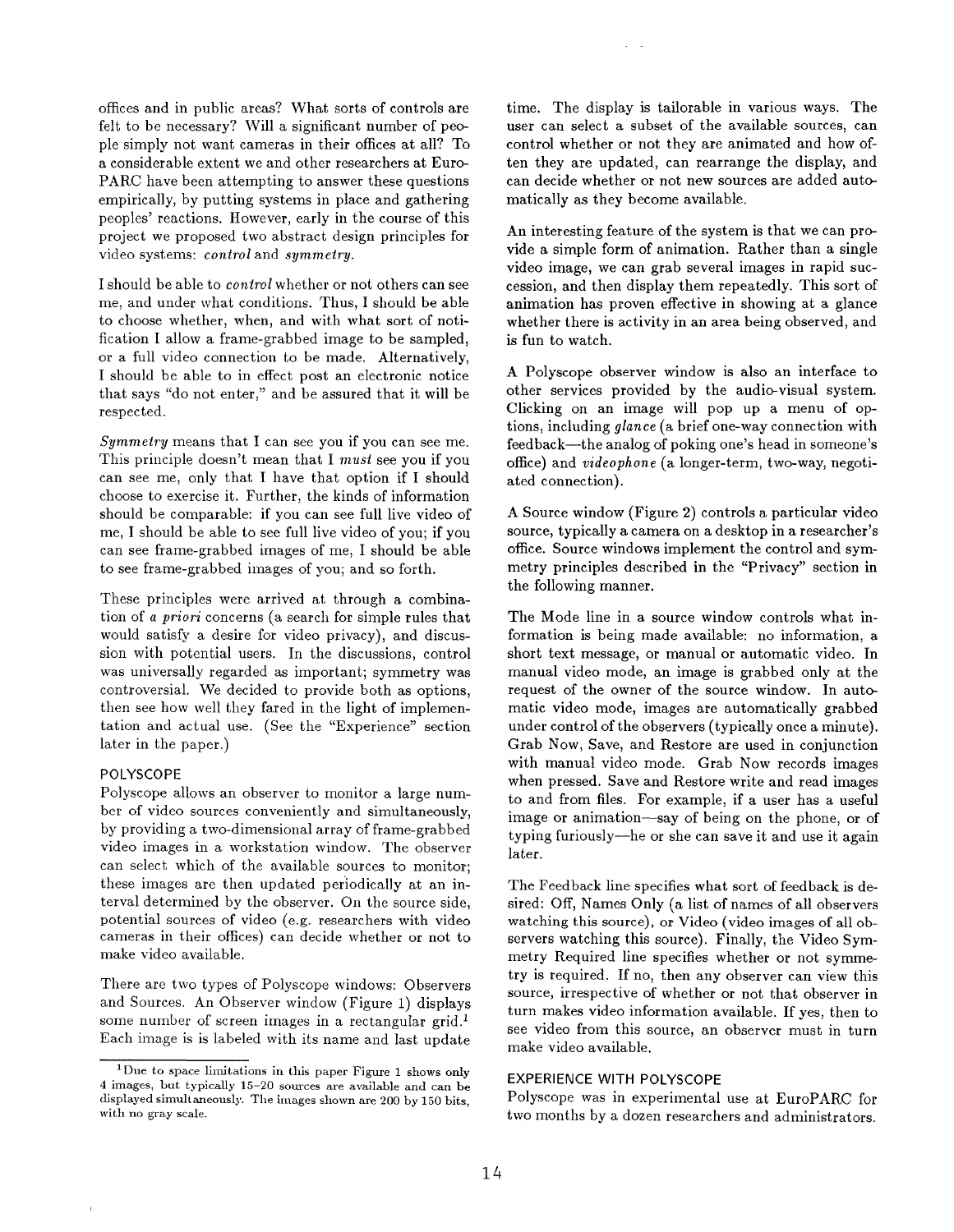

Figure 1: A Polyscope observer window

| Awareness Service Source Controller for borning             |                          |                |                        |                   |
|-------------------------------------------------------------|--------------------------|----------------|------------------------|-------------------|
| $\parallel$ Text:                                           | $Mode$ (choose one): Off |                | Text Only Manual Video | <b>Auto Video</b> |
| Number of Animation Frames Permitted: 2                     |                          |                |                        |                   |
| <b>HGrab Now</b>                                            | Save Images              | Restore Images |                        |                   |
| Feedback (choose one);<br>Video<br>Names Only<br><b>Dff</b> |                          |                |                        |                   |
| Video Symmetry Required?<br>Yes<br>Mo                       |                          |                |                        |                   |

Figure 2: A Polyscope source window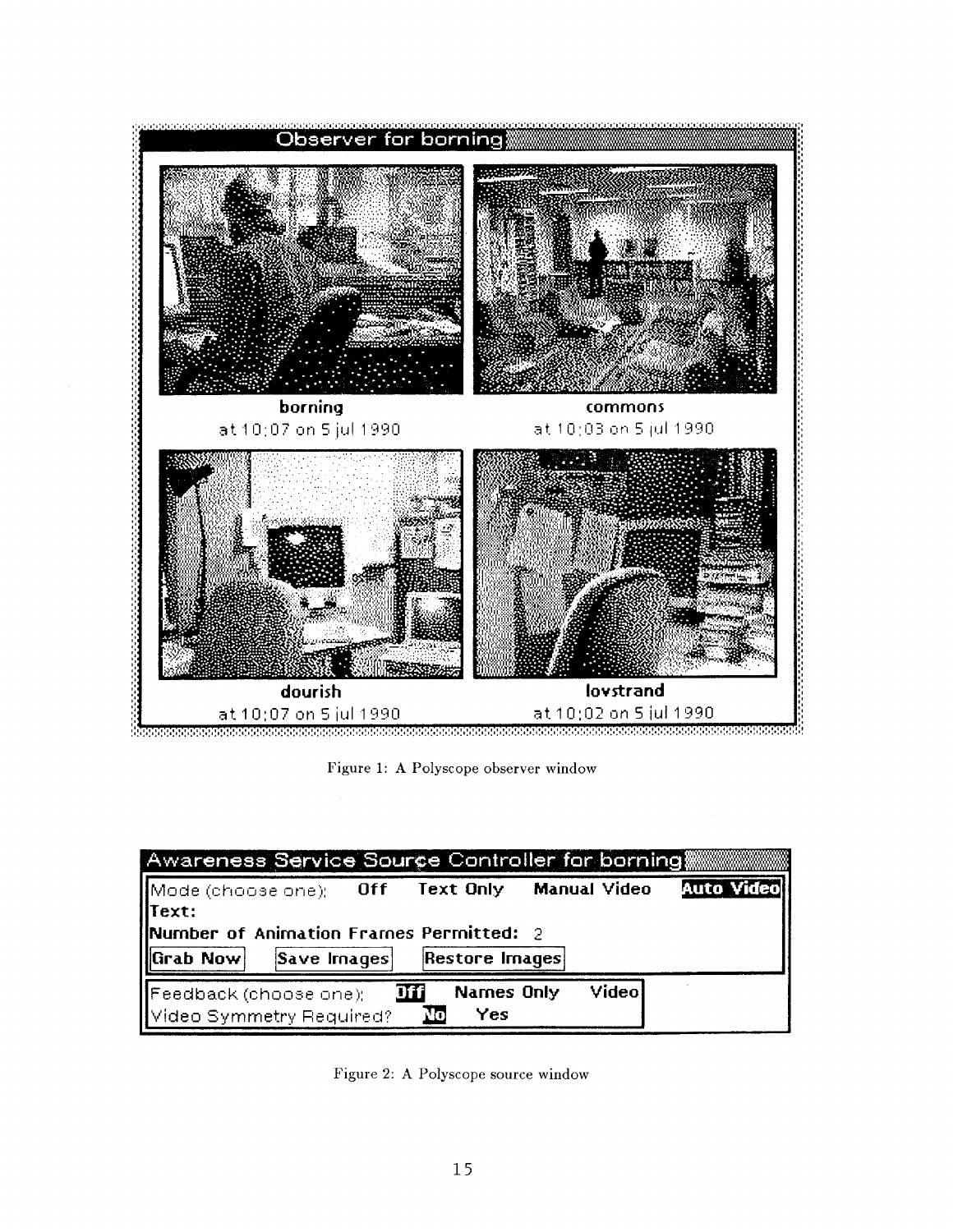Users commented favorably on the facility it provides to view many video sources simultaneously-a facility not otherwise available with current EuroPARC systems and on its interface to other AV systems. They commented unfavorably about the reliability of the initial release (subsequently much better), and about its speed (still not great).

The manual video facility proved unexpectedly popular. When the system was first released, there was a rash of "home movies" on display, for example, a researcher mutating into Elvis Presley. In response to user requests, in a second release of the system we added Save and Restore buttons to make it easier to provide these custom images. Once the novelty factor had worn off, the number of home movies diminished, but not to zero. However, these home movies are moving away from the original Polyscope goal of awareness of what is going on now. In future systems, then, it would be worthwhile to allow home movies and up-to-date frame-grabbed images to co-exist. (See the "Future Work" section below.)

We instrumented the system to gather statistics about its use; we were particularly curious about how the abstract control and symmetry principles fared in a real implementation. The results for symmetry were surprising. In the abstract, people often commented that feedback and symmetry were important. In practice, Names Only feedback was used approximately 22% of the time, and Video feedback less than  $1\%$ ; feedback was off the other  $77\%$ . (These statistics are for a month and a half of sporadic use by 13 users. ) People did indicate that they liked having the capability of requesting the feedback. Video symmetry was almost never requested, and despite its abstract appeal, after actually using the system few people thought it useful.

A fundamental problem with Polyscope concerns the way it satisfies the symmetry principle, and to a lesser extent, the control principle. The intent was to enforce a basic property of face-to-face interaction, namely, the mutual accessibility and visibility of participants. This goal was satisfied, but at the cost of an interface with various options, which forces users to make explicit decisions about their accessibility and visibility.

Another weakness of the symmetry principle is that one user having Auto Video on doesn't necessarily mean he or she is providing qualitatively similar information to another user with Auto Video on. For example, the camera positioning might be different, or the lighting might provide a less clear picture. (For a time one researcher had his camera focussed on his keyboard, providing an image of typing hands or nothing. This gave information, but not the same sort as a wider view into an office.) Finally, the actual experience with the

Video Symmetry switch implies either that this isn't a useful way of satisfying the symmetry principle, or that this principle is unimportant in this application. (The small bitmap images provided in Polyscope are much less intrusive than full live video; people seem to feel more strongly about symmetry in this latter case.)

# VROOMS

Our second system, Vrooms, deals with some of the social and interface issues raised by Polyscope, in particular the way Polyscope satisfies the symmetry and control principles by using control panels with explicit options.

Our metaphor here is one of virtual rooms (vrooms). A virtual room is a place for social interaction and conversation. Each vroom is a workstation window containing a Polyscope-like collection of bitmap images. This presentation metaphor allows us to dispense with some of the complexity of Polyscope's interface. Instead of many options, we make use of people's tacit knowledge of what it means to be in a room. Being in a vroom with others means that you can see them and they can see you, and that both have the option of initiating a conversation, and that this conversation will usually be more casual than one whose initiation involves a purposeful trip by one person to the other person's location.

Virtual rooms differ from physical rooms in that one can be "in" more than one vroom at a time. This implies that being in a virtual room involves less commitment than being in a physical room. Further, the slow refresh rate and low resolution of our frame-grabbed images mean that less information is available about the real activity of the person behind the virtual presence not altogether a negative property, since it is less intrusive.

The current implementation uses a client-server architecture. A server program maintains a database of all existing vrooms, their occupants, and other details. A client program runs on the machine of each vrooms user, and exchanges information with the server using remote procedure calls.

A user sees a vroom as a window on his or her workstation. A vroom has small animated, frame-grabbed images of each of its occupants, positioned arbitrarily within the vroom. The vroom can also hold various sorts of shared objects, such as communication devices. In the current implementation the only such sort of shared object is a text box, in which users can type statements. Discounting communication delays, all users with a window open on the vroom see the same contents. If any user makes a change-for example moving his or her image or typing in a statement in a text box—the change is sent to the server, which up-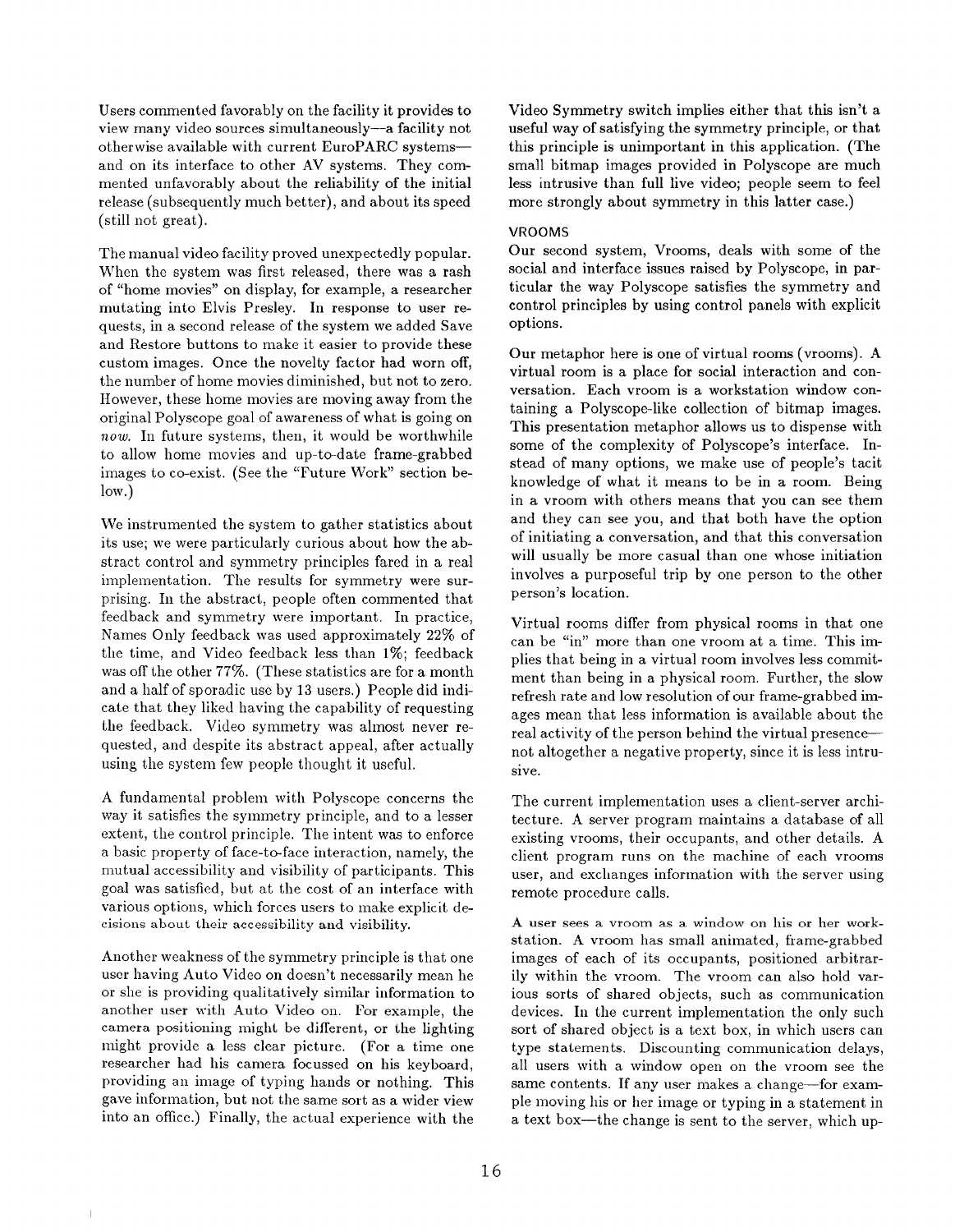

l'igure 3: Setting up a full video and audio connection in a vroom

dates its own database and also broadcasts the change to all other users with an open window on that vroom.

Top-level access to vrooms is via several buttons [6] on the user's display: enter existing vroom, create new vroom, and delete uroom. Pressing enter existing vroom creates a new window on a vroom; create new vroom creates a new vroom as well as a window on it. A user's image remains in the vroom as long as the corresponding window is open on his or her screen; when the window is closed, the user automatically leaves the vroom. Closing the window doesn't delete the vroom from the server's database, however; others may still be in it. Such a deletion can be performed using the delete *vroom* button.

Thus, in Vrooms the symmetry principle is automatically and unobtrusively satisfied. The actions of opening a window on a vroom and entering it are bound

together by the user interface, as are those of closing the window and leaving a vroom. Once I'm in a vroom, I can always see all the other occupants, and they can see me.

Once in a vroom, an occupant can move his or her image around in the room, and can create, delete, or move text boxes. More importantly, an occupant has several ways of communicating with other occupants. If an occupant moves close to the image of another occupant, a full two-way video and audio connection is immediately set up between the two on a separate monitor (Figure 3). When either person moves away, the connection is broken. The vrooms system provides feedback that a connection will be set up—if an image is moved close enough to another, a thick grey box will be drawn around the two images of the people in conversation. This box appears in the windows of all occupants of the vroom, to let others know that a conversation is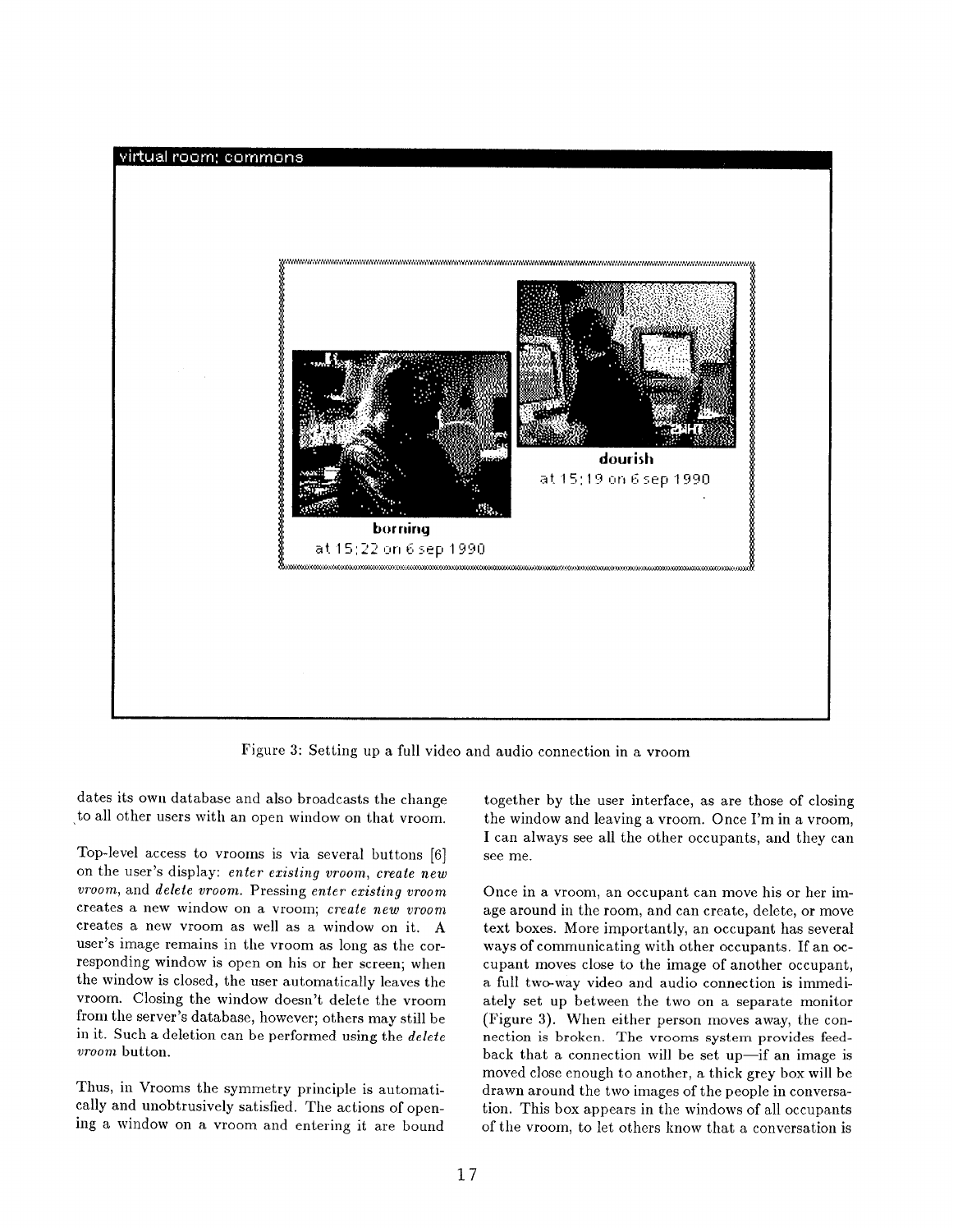taking place. In addition, any user can type text into a shared text box.

The Vrooms interface for setting up a full video/audio connection is simpler than the videophone protocol used by Polyscope and other systems at EuroPARC. This standard protocol requires explicit acts by the caller to to select the person being called, by the called person to accept the call, and by either or both to terminate the call. In Vrooms, the act of entering a vroom sets up an implicit agreement that one is willing to be contacted by other people in that vroom, thus obviating the need for these more explicit acts.

# RELATED WORK

The Cruiser [7] project at Bell Communications Research shares many of the goals of Polyscope and especially Vrooms. It uses multi-media, including video and audio, and a virtual space metaphor to support casual communication. Cruiser provides virtual hallways which one can cruise, and in the process encounter other people or peek into offices. It implements the symmetry and control principles. Perhaps the most significant difference between Cruiser and Vrooms is that, for privacy reasons, Cruiser explicitly does not support continuous video or activity monitoring. In contrast, in Vrooms users are encouraged to hang out in one or more vrooms (represented there by a frame-grabbed image). Based in part on the experience with Polyscope, we believe that these small images represent a small enough intrusion and commitment that it would be acceptable to remain for long periods in a vroom,

The use of virtual rooms as places to communicate was inspired by the multi-user adventure game TinyMUD [1], as well as earlier programs such as the Plato system's Talkomatic. The metaphor of rooms has been used in other interfaces as well, e.g. Rooms [3]. Shared manipulation spaces are provided by such systems as Colab [8], VideoDraw [9], Shared ARK, and Shrdit.

The text box mechanism in Vrooms is related to a window-based talk facility used at Project Athena at MIT. Originally designed to broadcast systems messages about printer availability and the like, the facility is now used to provide informal consulting, to arrange late-night Chinese restaurant trips, and many other sorts of informal interactions [5]. We find this usage pattern very encouraging for Vrooms. Also related are the Unix "talk" program, and the Talk facility in Xerox Interlisp.

# FUTURE WORK

Both authors were visiting researchers at Rank Xerox EuroPARC while this work as being done, and have now returned to their respective home institutions. However, we hope that others will continue work in this area. One important activity would be involving users

in the design and evaluation of future systems of this sort. As described above, we did have some discussions with potential users before constructing Polyscope, and gathered some preliminary statistics and user reactions to it. However, more extensive user studies would be appropriate. Vrooms became operational just before the end of the visit, and it would be important to gather user experience with it, and then involve these users in a re-design if in fact it seemed to fulfill a need in the workplace.

An interesting question is whether people's intuitions about social space (i.e., how close to approach someone that you know slightly in order to suggest that you want to converse) will work in a non-embedded view such as Vrooms provides. A Vrooms window provides a "god's-eye view" of the social world, in which you appear in the same format as everyone else, in contrast to ordinary life, in which you view other people from a radically different perspective than that from which you view yourself. This issue may be an important one in the design of computer systems that support social interaction.

Our full design for Vrooms was more elaborate than the system that we had time to implement. One important additional feature in this full design is a mechanism to allow transitions from two-way to multi-way conversations using split-screen images and audio mixers. We would like to provide additional sorts of shared communication objects, such as shared text editors, shared drawing programs, and posted announcements or pictures. (Our implementation uses object-oriented techniques, so as long as these other objects obey the correct protocol they could be accommodated.) Given the popularity of Polyscope's manual video and animation facilities, we'd also like to have "art vrooms" specifically for users to display interesting custom animations that they have produced.

Finally, a "door" mechanism would allow moving among vrooms. A door to another vroom could be placed in a vroom; when the user clicked on it, he or she would leave the current vroom (thus deleting its window from the screen), and enter the new one. One could optionally remain in the existing vroom as well as entering the new one. (A feature of being in virtual rather than physical space is that one can be in several places at once.) Doors could also be used to control access to some vrooms, for example by checking visitors against a list of allowed occupants, by asking permission to enter of those already in the vroom, by locking a vroom from inside, and so forth. Each person's office would have a corresponding vroom as well. Borrowing an idea from Cruiser [7], doors to these offices could also be placed in a corridor vroom. Individuals would of course control access to their own offices: we